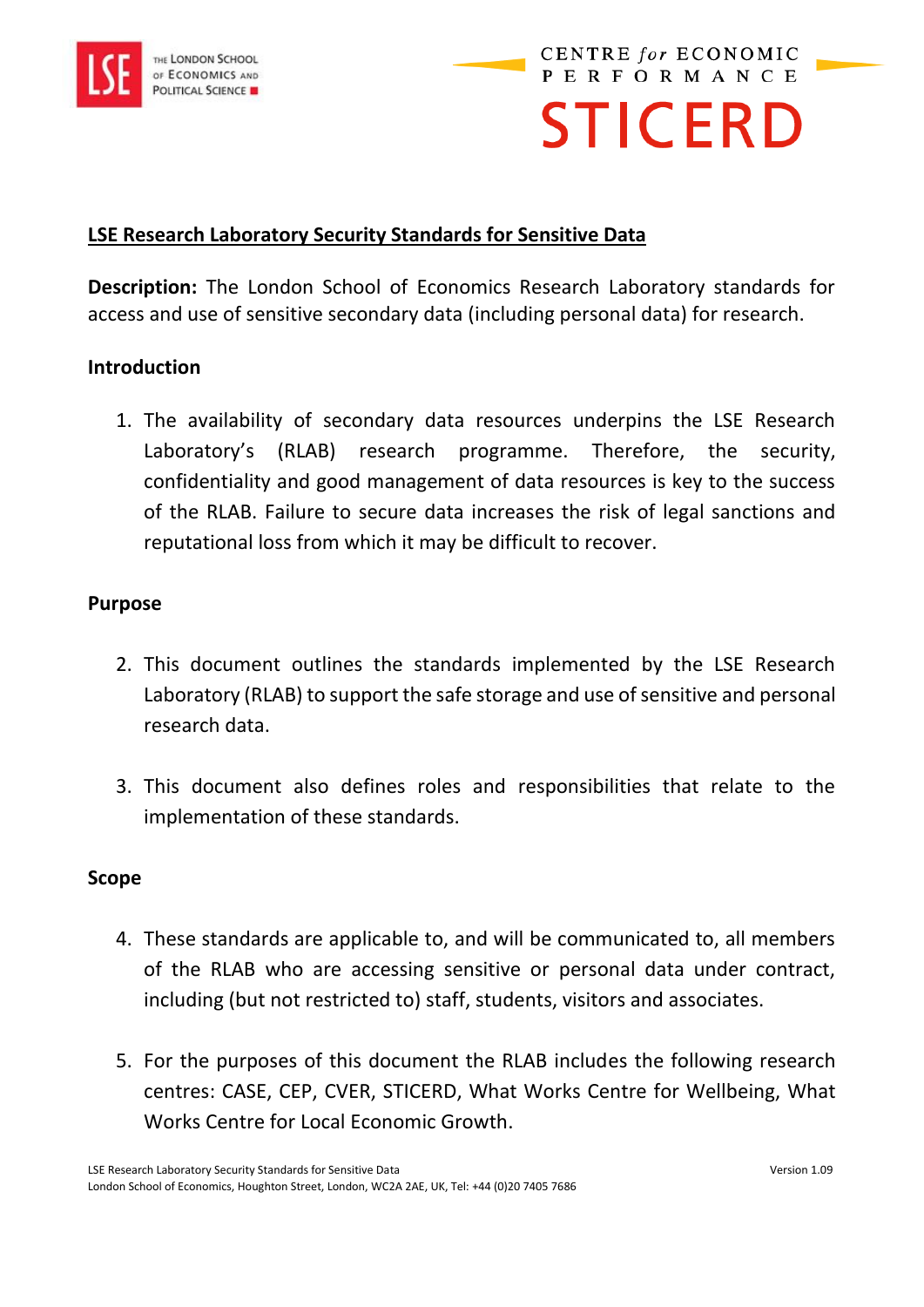- 6. Research data in this context is defined as observational, experimental, simulated, derived or compiled resources that a researcher is accessing for the purposes of their research (e.g. survey data, administrative data, images, video footage, computer files etc).
- 7. These standards are in addition to those outlined in the *RLAB Data Security Standard*, and for sensitive data both documents must be implemented together.
- 8. These standards do not cover primary data resources created by researchers.

## **Definitions**

- 9. Sensitive or personal data, consist of detailed data that contain information on individuals (including households or firms) that could potentially be used to identify those individuals, or allow information that would not otherwise be in the public domain to be associated with them. These datasets are usually made available under strict licenses that have conditions for the storage, use and disposal of the resource.
- 10.Personal data is a legal term. A formal definition can be found here [https://ico.org.uk/media/1549/determining\\_what\\_is\\_personal\\_data\\_quick\\_r](https://ico.org.uk/media/1549/determining_what_is_personal_data_quick_reference_guide.pdf) [eference\\_guide.pdf](https://ico.org.uk/media/1549/determining_what_is_personal_data_quick_reference_guide.pdf)
- 11.Data contract/license refers to a formal agreement entered into by a member of the RLAB in return for access to research data.
- 12.Members, refers to all staff, students, associates or visitors working with RLAB resources.
- 13.RLAB domain refers to a dedicated subnets of the LSE IT network on which all RLAB servers, PCs, and users are managed.
- 14.Remote access to external providers refers to systems that provide a remote connection to a data provider allowing users to either access or execute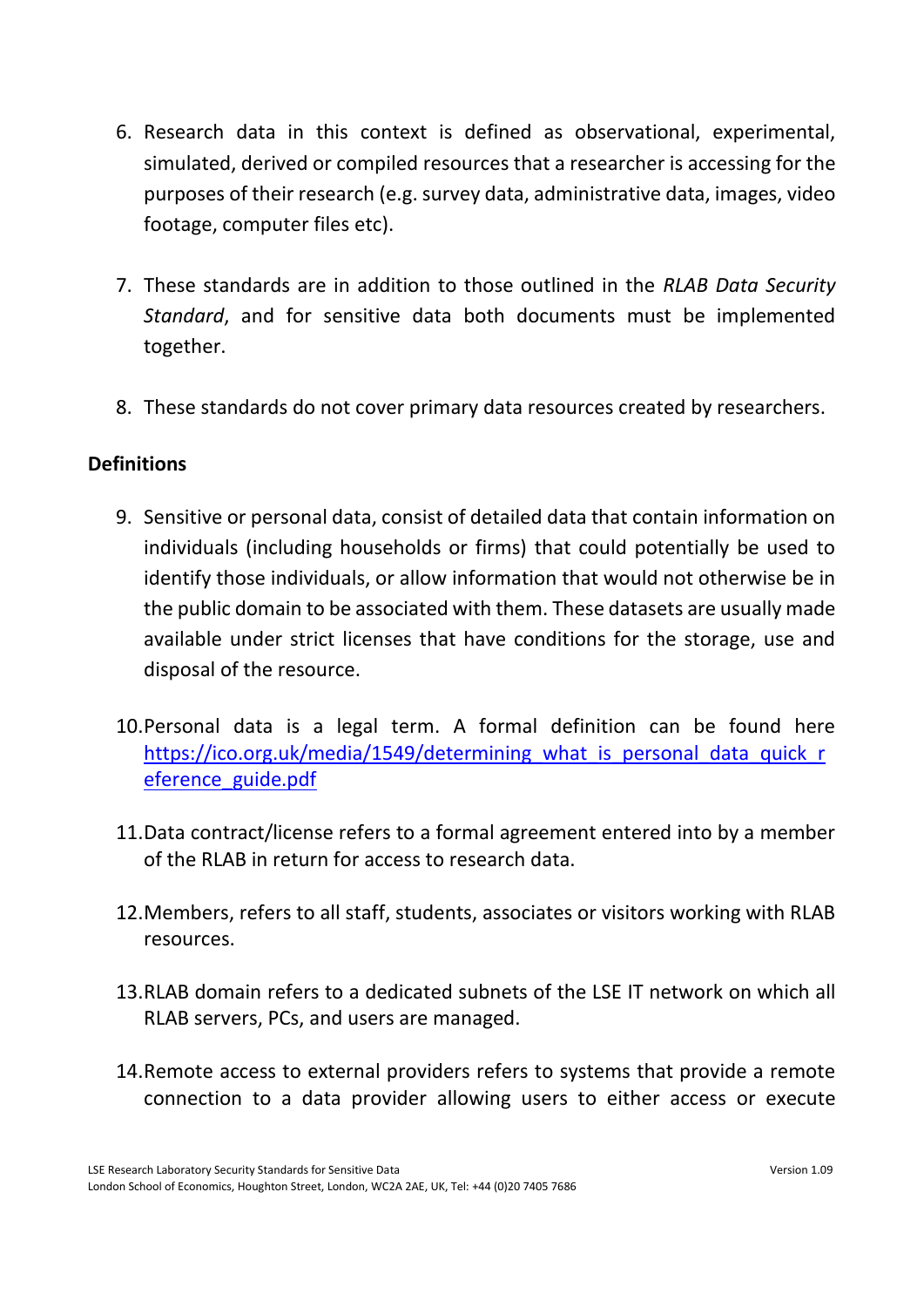programs on the sensitive data remotely (remote access and remote execution).

## **Standards**

- 15.A secure server is available within the RLAB for members needing to store, access or analyse sensitive data.
- 16.Access to the Secure Server is restricted to members who have signed an *RLAB Data Security Agreement* and who have satisfied a centre manager that they have the appropriate licenses to support access to the data. The Centre Manager will then authorise the IT Manager to arrange passworded access to a secure data folder containing the confidential data for the RLAB Member.
- 17.Where the standard secure server solution does not meet with a data provider's security requirements the RLAB will offer an alternative solution dependent on institutional and budgetary constraints.
- 18.On leaving the RLAB members may not remove any data that is accessed via an institutional license. Data (other than final outputs for publication) should only be removed from the Secure Server with the permission of a centre manager.
- 19.The RLAB conforms to the *Conditions of Use of IT Facilities at the LSE,* and the *LSE Information Security Policy* and the *LSE Information Classification Standard.*
- 20.All devices used to access or work on data conform to the *LSE Minimum Standards for device security.*

### **Licensing**

- 21.Any contract requiring an institutional guarantee must be signed by a member of staff with the legal status to represent the LSE (for example the Director of the Research Division, see responsible staff below).
- 22.Members should be aware that all data classified as 'personal' are covered by the Data Protection Act (DPA). In general, a contract will specify whether data is 'personal data' but in case of any doubt the DPA should be applied.
- 23.For all data stored on an RLAB secure data server all documents regarding the contract and any email correspondence between the data provider and the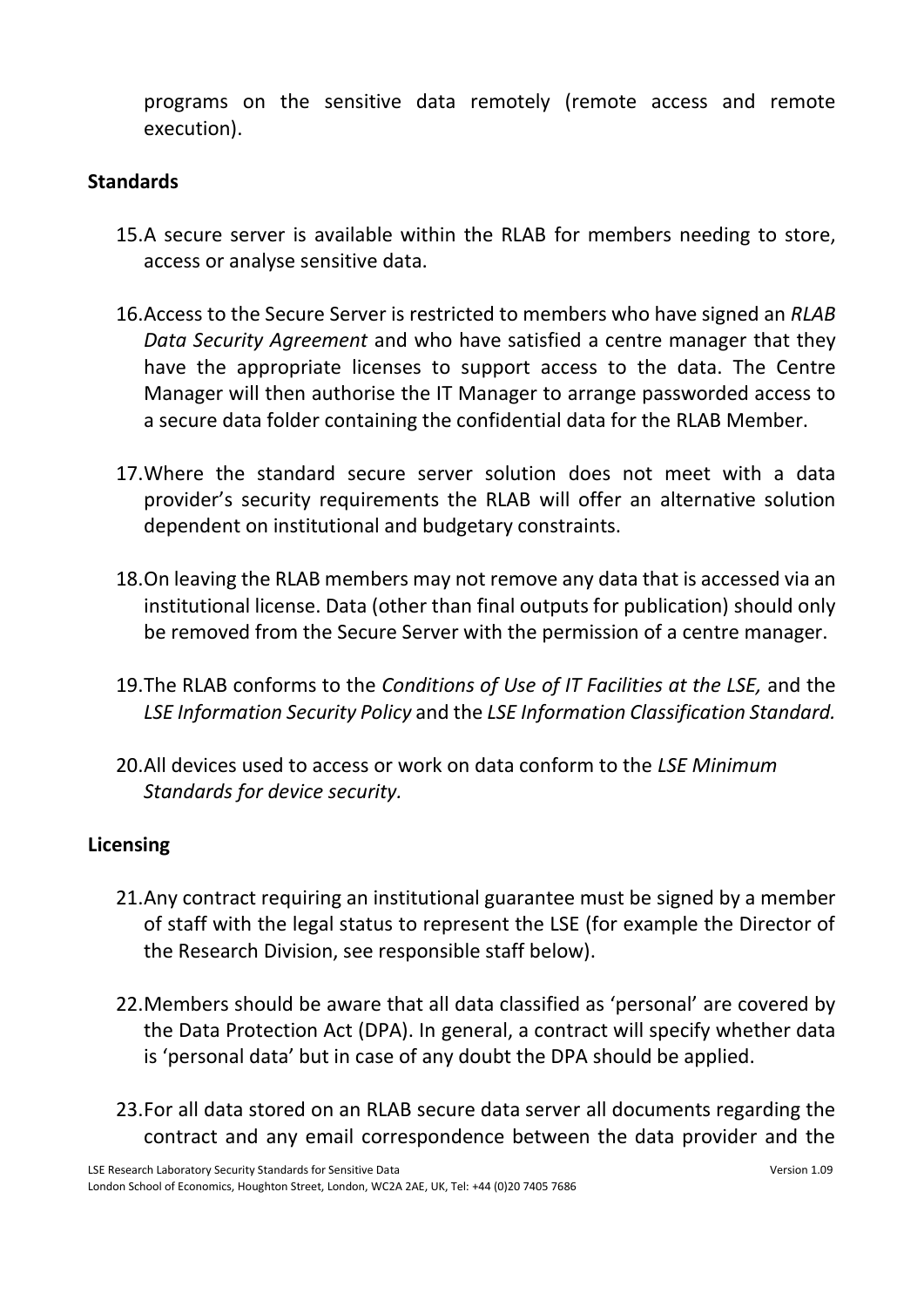project leader will be stored centrally for administration and auditing purposes. No access will be given to the project data until this documentation has been passed to either the Centre Manager or the RLAB IT Manager.

## **Storage**

- 24.For sensitive data resources stored on the Secure Server, only syntax and final outputs for publication should be removed from the Secure Server.
- 25.Sensitive data should not be stored on an external drive or removable device (e.g. CDRom, USB etc.). Where data is supplied on a removable device, members must ensure that the device is secured at all times before passing to the IT Manager for uploading to the secure server. Where necessary the RLAB IT Manager may grant permission for devices to be stored within the IT fire safe in the secure server room.
- 26.Data stored in the fire safe will be audited at regular intervals by IT staff. Data will be destroyed according to contractual requirements and in cases where a member of staff does not respond to email queries regarding the status of the data.
- 27.To comply with the Data Protection Act members should store the minimum number of copies of personal data. Ideally one raw file, and one working file. Members should store the programs that enable the files to be recreated from raw files.

# **Secure Server**

- 28.Data on the secure server are stored within password protected folders that can be accessed only by licensed users (and IT staff). These folders are assigned by project and access granted according to licensing conditions on approval by a centre manager.
- 29.At the end of a data contract, the folder(s) containing the contract data and any other derived files are deleted from the server. At the end of the hardware's usable life all storage drives that have held the data are removed and degaussed using a National Cyber Security Centre approved device, [http://www.veritysystems.com/products/sv91m/,](http://www.veritysystems.com/products/sv91m/) before being sent for disposal.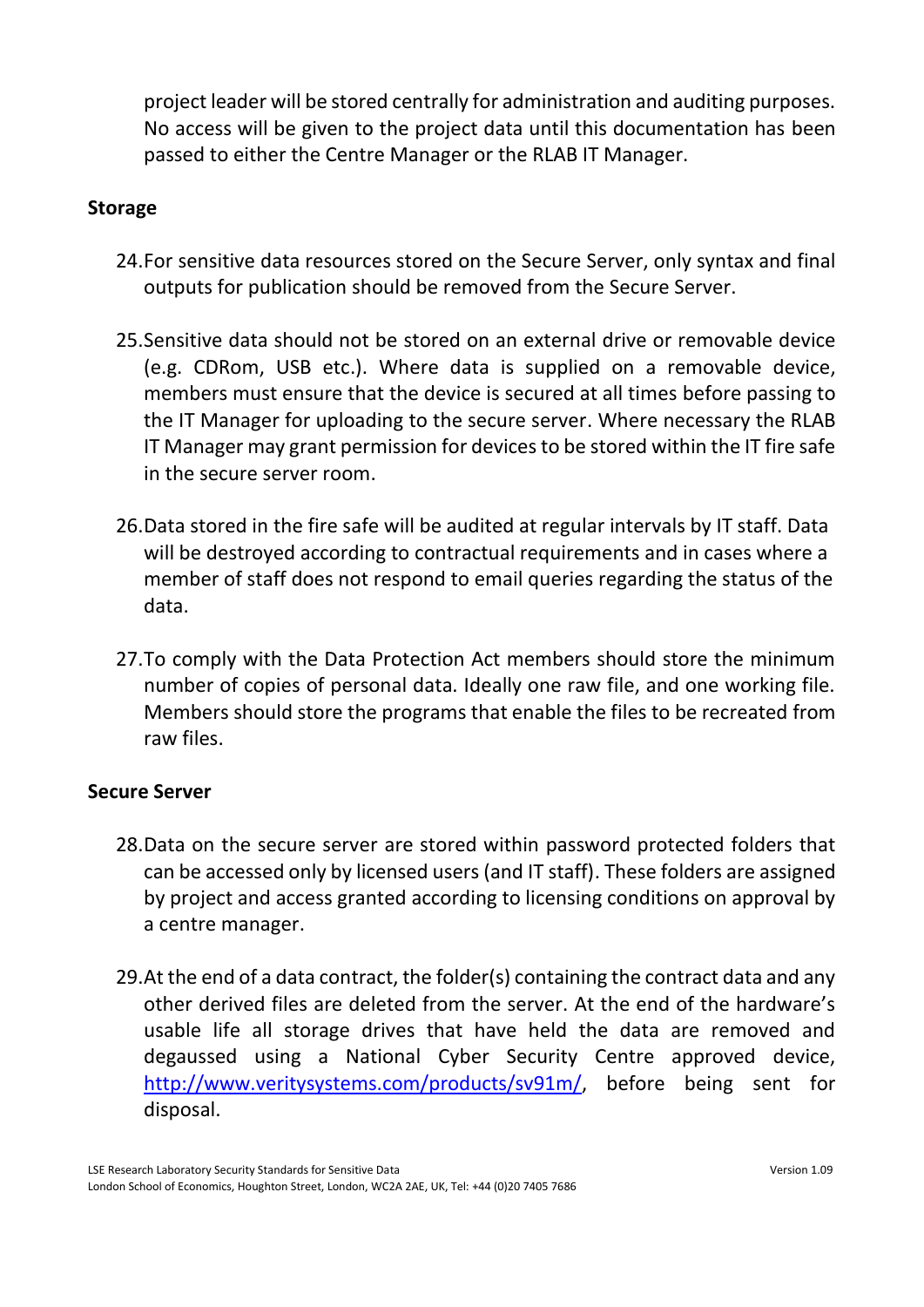- 30.Only the IT Manager can upload software to the Server. Software installation will only be approved following testing to ensure that it does not compromise server security.
- 31.There is no access to the internet from the Secure Server.
- 32.There is no facility to copy or paste data from the remote server window to a client computer.
- 33.An automatic screen saver is implemented on the Secure Server that locks the screen after 7 minutes of inactivity (standard on RLAB machines is 12 minutes).
- 34.Files from the Secure Server cannot be downloaded to USB sticks or other removable devices. Files from the Server can only be moved to a secure RLAB network drive for which the user has password access, except in cases where copying of data has been forbidden by the terms and conditions in the data providers' licence. In this case, this facility will be blocked.
- 35.Data, other than outputs for final publication, may under no circumstances be removed from the secure server.

### **Remote access to external providers**

- 36.Any member accessing sensitive data via a secure remote connection to the data provider (e.g. Secure Data Service) must inform the RLAB manager, and provide a copy of their institutional and individual contracts.
- 37.Any member using a secure remote connection must ensure that they comply with all physical security conditions of their contract e.g. that their screen is not easily overlooked. If this is not possible they must apply to the manager of their Centre for a desk move in advance of accessing the secure connection.
- 38.Any member remoting into the RLAB server must ensure compliance with 36 above and sign their agreement to the conditions in the RLAB remote working regulations document.
- 39.No screen sharing software is installed on any machine with external remote access to sensitive data.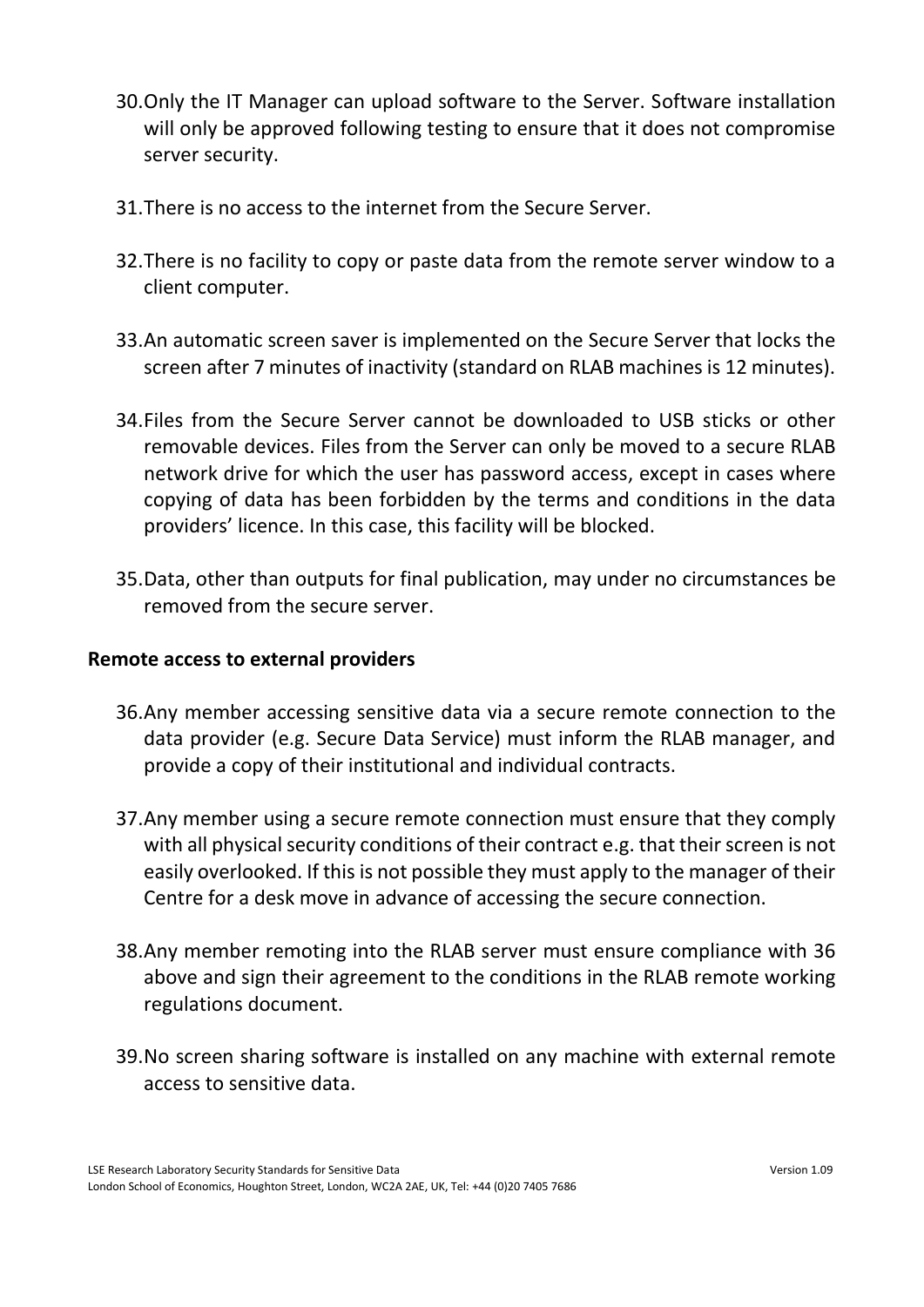## **Roles and Responsibilities**

- 40.RLAB members are expected at all times to understand and abide by conditions associated with their data access. Members must ensure that all efforts are made to safeguard their data sources, and that their actions do not have a negative impact on the reputation of themselves, LSE or the RLAB.
- 41.In cases where data access requires an institutional guarantee, members are responsible for notifying a centre manager and the institutional representative of clauses in their contract that might impact the institution.
- 42.The Director of the LSE Research Division is responsible for institutional contracts. Any data contracts signed by other members of staff (e.g. heads of department, PhD supervisors, project principal investigators) on behalf of the LSE/RLAB will not be legally valid.
- 43.In addition to requiring secure data users to sign up to the responsibilities outlined in the *RLAB Data Security Standard,* centre managers will verify that the security measures in place meet contractual requirements before authorising access to the Secure Server.
- 44.The IT Manager will provide secure solutions for managing storing and analysing sensitive data resources. The IT manager is not responsible for ensuring that the solution meets contractual requirements. That is the responsibility of the RLAB member.

### **Reporting**

45.Any actual or suspected breach of information security must be immediately reported to the RLAB Manager who will take appropriate action and inform relevant authorities.

# **Disciplinary procedures**

46.Failure to comply with these standards or their subsidiary regulations may result in disciplinary action in accordance with procedures outlined in the *Conditions of Use of IT Facilities at the LSE.* Disciplinary action may include loss of RLAB Membership and access to RLAB facilities. Non-compliance with data access contracts may also lead to data providers imposing sanctions including criminal charges and loss of ESRC funding.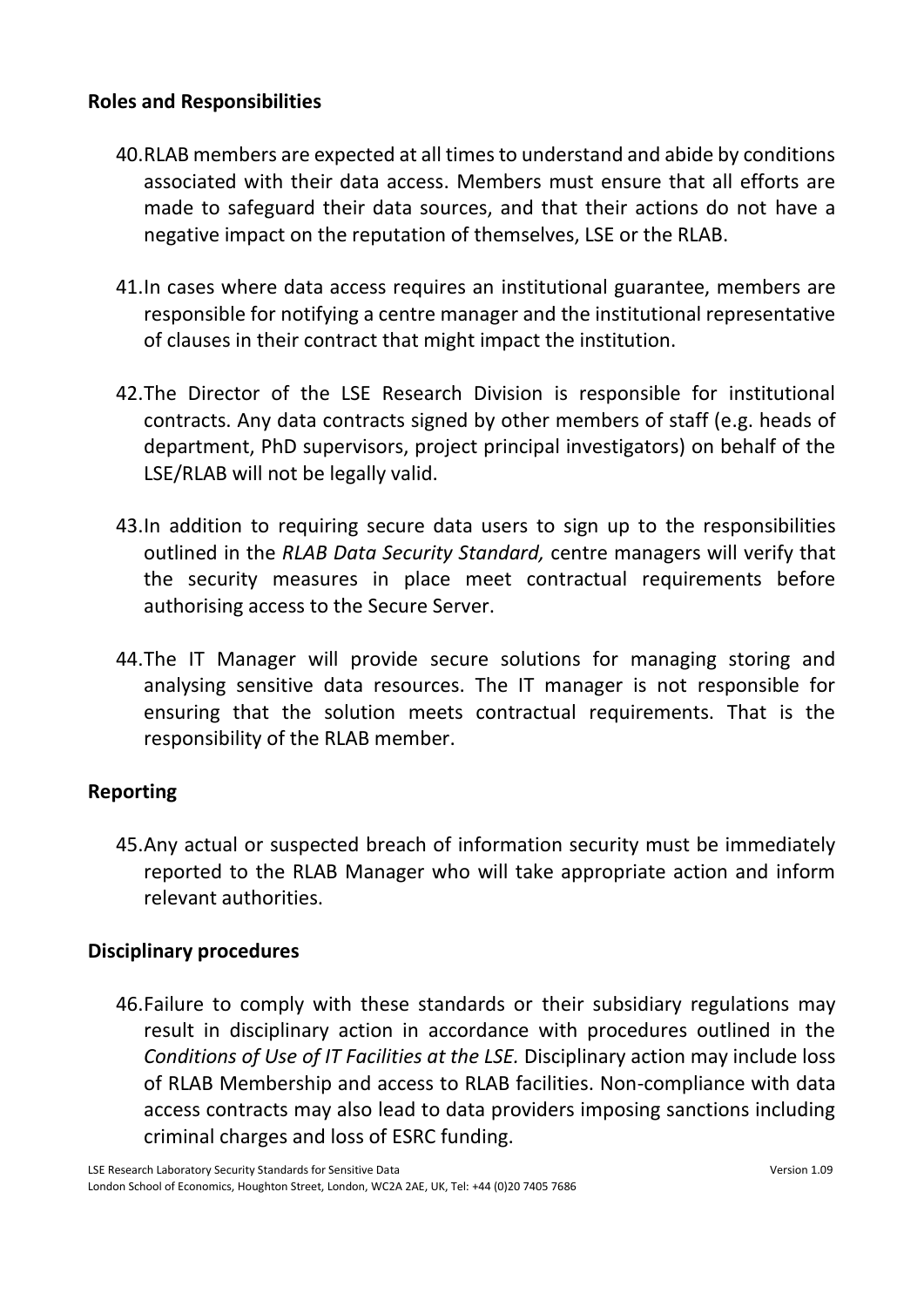## **Reference documents**

#### 47.RLAB Sensitive Data Security Standard

[https://rlab.lse.ac.uk/itsupport/downloads/files/LSE\\_Research\\_Laboratory\\_Security\\_Standards\\_for\\_Sensitive\\_Data.pdf](https://rlab.lse.ac.uk/itsupport/downloads/files/LSE_Research_Laboratory_Security_Standards_for_Sensitive_Data.pdf)

- 48.RLAB Data Security Standard [https://rlab.lse.ac.uk/itsupport/downloads/files/LSE\\_Research\\_Laboratory\\_Data\\_Security\\_Standards.pdf](https://rlab.lse.ac.uk/itsupport/downloads/files/LSE_Research_Laboratory_Data_Security_Standards.pdf)
- 49.RLAB Data Security Agreement [https://rlab.lse.ac.uk/itsupport/downloads/files/LSE\\_Research\\_Laboratory\\_Data\\_Agreement.pdf](https://rlab.lse.ac.uk/itsupport/downloads/files/LSE_Research_Laboratory_Data_Agreement.pdf)
- 50.RLAB Remote Working Guidelines [https://rlab.lse.ac.uk/itsupport/downloads/files/LSE\\_Research\\_Laboratory\\_Remote\\_Working\\_guidelines.pdf](https://rlab.lse.ac.uk/itsupport/downloads/files/LSE_Research_Laboratory_Remote_Working_guidelines.pdf)
- 51.Conditions of Use of IT Facilities at the LSE <https://info.lse.ac.uk/staff/services/Policies-and-procedures/Assets/Documents/conOfUseOfITFacAtLSE.pdf>
- 52.LSE Information Security Policy <https://info.lse.ac.uk/staff/services/Policies-and-procedures/Assets/Documents/infSecPol.pdf>
- 53.LSE IT Services Password Policy <https://info.lse.ac.uk/staff/divisions/dts/password/LSE-password-policy>
- 54.LSE Information Classification Standard <https://info.lse.ac.uk/staff/services/Policies-and-procedures/Assets/Documents/infSecStaIT.pdf>
- 55.LSE Minimum Standards for device security <https://info.lse.ac.uk/staff/services/Policies-and-procedures/Assets/Documents/internal/staffAndStudents/devLevSecMin.pdf>
- 56.Data Protection Act <https://www.legislation.gov.uk/ukpga/2018/12/contents>

#### Key Contacts

| Harriet Ogborn                                  |  |
|-------------------------------------------------|--|
| Centres Manager (CEP, CVER, What Works Centres) |  |

Annie-Rose Nicholas STICERD and CASE Manager

Nic Warner RLAB Information Technology Manager

David Coombe Director, LSE Research and Innovation

Helen Porter LSE Library Research Data Librarian

Jia Fu LSE Information Security Manager

Rachael Maguire LSE Records Manager (advice on DPA etc) 02079557285 [H.Ogborn@lse.ac.uk](mailto:H.Ogborn@lse.ac.uk)

02079556679 [A.Nicholas1@lse.ac.uk](mailto:A.Nicholas1@lse.ac.uk)

02079557432 [n.s.warner@lse.ac.uk](mailto:n.s.warner@lse.ac.uk)

02079557114 [d.coombe@lse.ac.uk](mailto:d.coombe@lse.ac.uk)

02079557238 [Datalibrary@lse.ac.uk](mailto:Datalibrary@lse.ac.uk)

02034862802 [J.Fu8@lse.ac.uk](mailto:J.Fu8@lse.ac.uk)

02079554622 [r.e.maguire@lse.ac.uk](mailto:r.e.maguire@lse.ac.uk)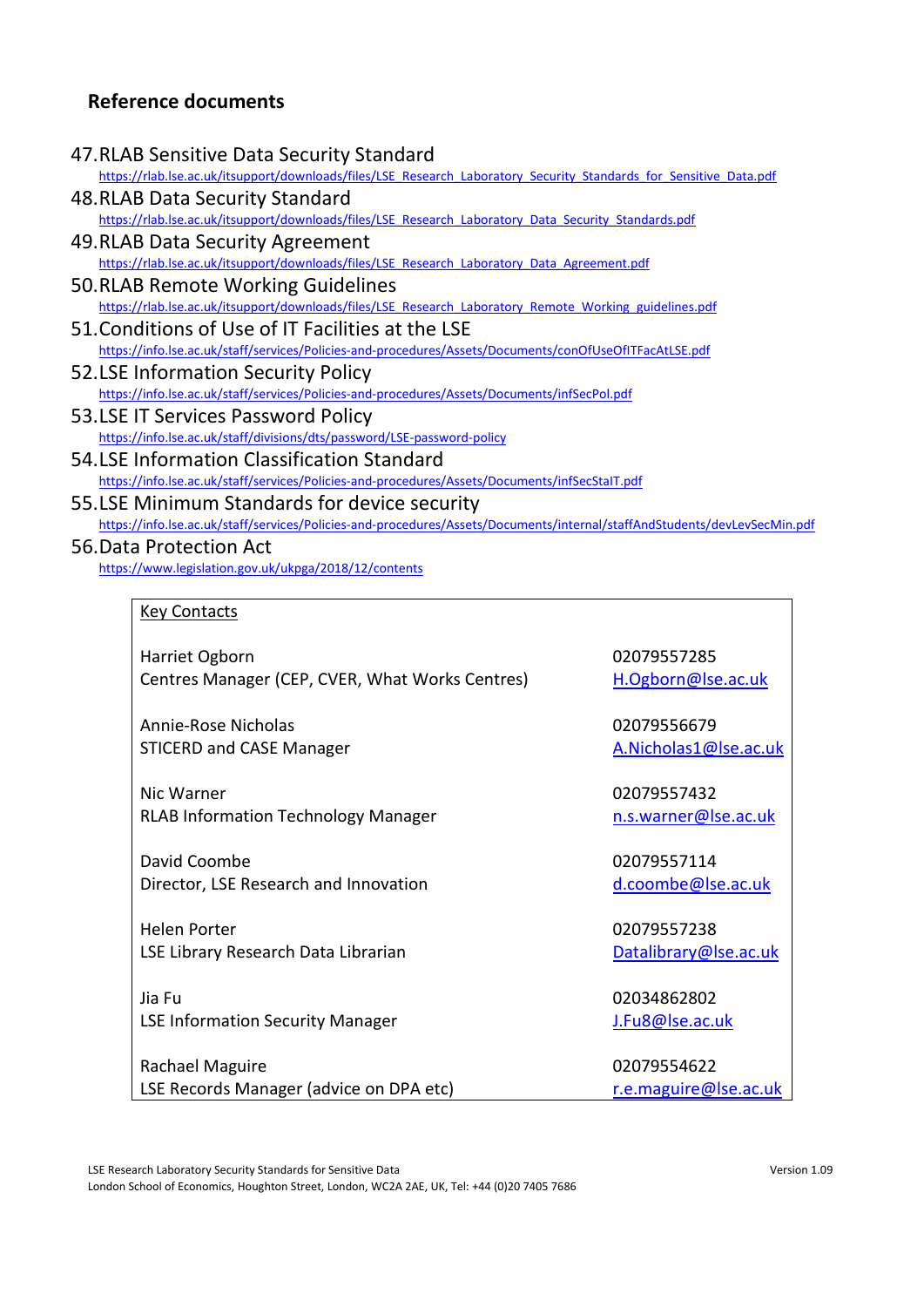#### **Document Control**

| <b>Access Limitations:</b> | None                                                                                                                                                                                                                                                                                                                                                                                                                                             |
|----------------------------|--------------------------------------------------------------------------------------------------------------------------------------------------------------------------------------------------------------------------------------------------------------------------------------------------------------------------------------------------------------------------------------------------------------------------------------------------|
| Creator                    | Tanvi Desai, RLAB Data Manager                                                                                                                                                                                                                                                                                                                                                                                                                   |
| Maintainer:                | Nicholas Warner, RLAB IT Manager<br>Harriet Ogborn, Centres Manager (CEP, CVER, What Works                                                                                                                                                                                                                                                                                                                                                       |
|                            | Centres)                                                                                                                                                                                                                                                                                                                                                                                                                                         |
| Replaces                   | <b>RLAB Sensitive Data Security Policy</b>                                                                                                                                                                                                                                                                                                                                                                                                       |
| Review period:             | This document is reviewed every 12 months. If no changes are<br>required a new version is not released.                                                                                                                                                                                                                                                                                                                                          |
| Is related to:             | <b>RLAB Research Data Security Policy</b><br><b>RLAB Data Security Standards</b><br><b>RLAB Data Security Agreement</b><br><b>RLAB Remote Working Guidelines</b><br>Procedures for Accessing the RLAB Secure Server<br>Conditions of Use of LSE IT facilities<br><b>LSE Information Security Policy</b><br><b>LSE IT Services Password Policy</b><br><b>LSE Information Classification Standard</b><br>LSE Minimum Standards for device security |

## **Version History**

| <b>Version</b> | <b>Notes</b>                                             | <b>Last Amended</b> |
|----------------|----------------------------------------------------------|---------------------|
| 1.00           | Drafted by Tanvi Desai                                   | 04/07/2012          |
| 1.00           | Passed to Nic Warner and Nigel Rogers for comment        | 04/07/2012          |
| 1.00           | Amended by Tanvi Desai following comments from NW/NR     | 05/07/2012          |
| 1.01           | Version finalised by Tanvi Desai                         | 28/09/2012          |
| 1.01           | Responsibility for maintaining document handed to NR     | 28/09/2012          |
| 1.02           | Updated by Nicholas Warner                               | 21/09/2016          |
| 1.03           | Amended by N. Rogers following discussion with N. Warner | 04/11/2016          |
| 1.04           | Finalised on discussion between NR and NW                | 10/02/2017          |
| 1.05           | <b>Updated Nic Warner</b>                                | 29/10/2018          |
| 1.06           | <b>Updated Nic Warner</b>                                | 15/03/2019          |
| 1.07           | <b>Updated Nic Warner</b>                                | 21/04/2020          |
| 1.08           | Updated by NW to include new DPA 2018                    | 22/01/2021          |

LSE Research Laboratory Security Standards for Sensitive Data Version 1.09 London School of Economics, Houghton Street, London, WC2A 2AE, UK, Tel: +44 (0)20 7405 7686